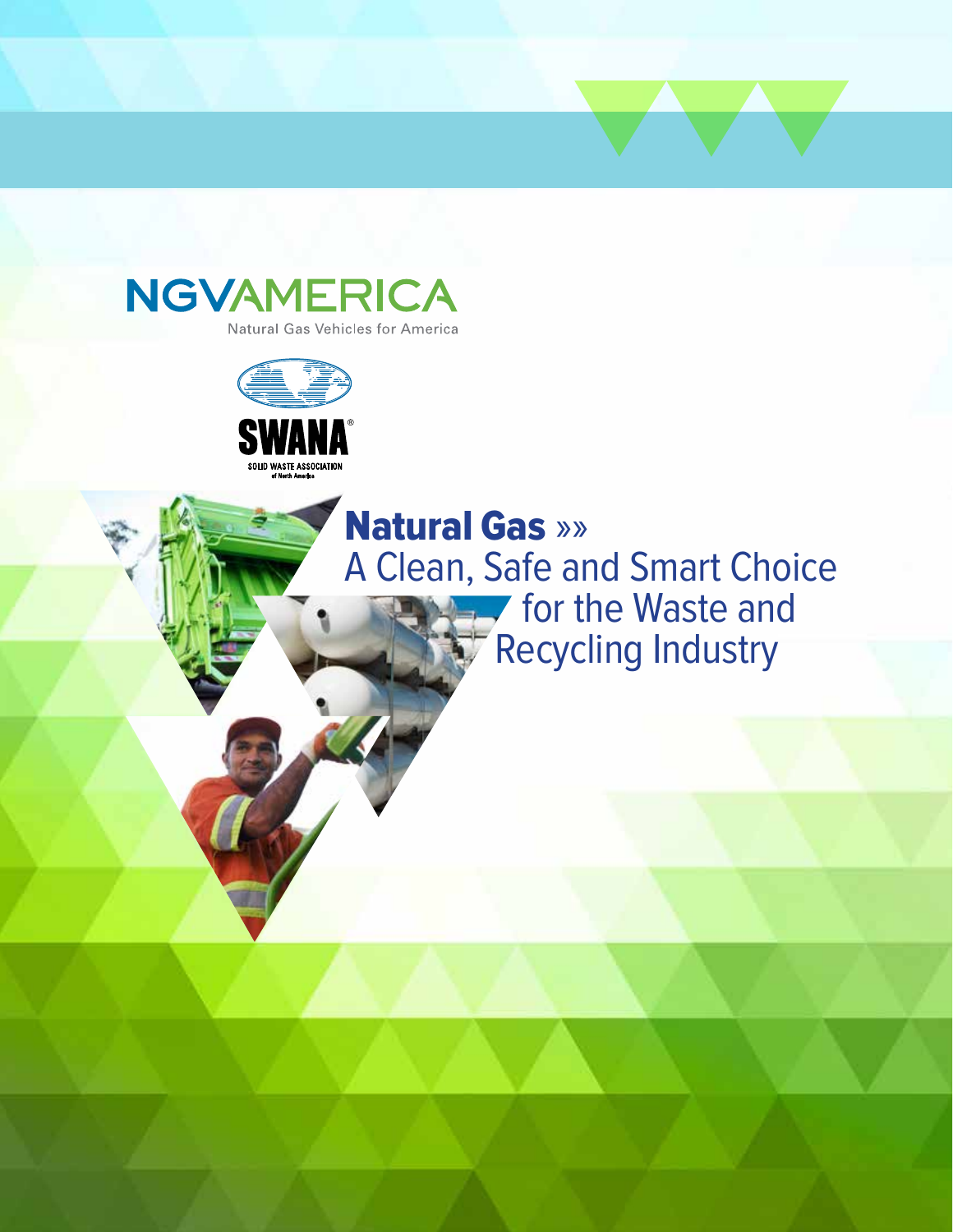**Natural gas as a vehicle fuel is an increasingly common choice of refuse companies and local governments.**  Because of the lower operating costs and reduced environmental impact of natural gas vehicles, more than 50% of new refuse trucks placed into service are fueled by natural gas. The Solid Waste Association of North America (SWANA) and NGVAmerica have developed the following document to provide basic knowledge about natural gas vehicles, highlight some of the safety parameters that the natural gas systems and components must endure, and make recommendations for proper maintenance and operation of these vehicles. This paper will provide broad information, while more detailed information is available via the links at the end of the document.

## Natural Gas for Use in Transportation

Compared to diesel, natural gas has 27% lower carbon dioxide emissions, 13% – 17% lower greenhouse gas emissions on a well-to-wheel basis (100% renewable natural gas increases that benefit to over 80%), and 95% lower NOx emissions with new natural gas engines on the market. Not only does natural gas provide a proven technology to lower emission impacts, it provides energy security, fuel diversity and lower long-term costs when used as a transportation fuel. The U.S. is the largest natural gas producer in the world, and thanks to the shale gas revolution, there will be decades of affordable reserves. Natural gas provides fuel diversification for fleets, and because of the historically stable price of natural gas, allows fleets to more accurately estimate fuel costs in the future. Natural gas also eliminates the need for costly emission control systems as are required on diesel vehicles.

Natural gas typically consists of over 95% methane with smaller amounts of ethane, propane, butane, carbon dioxide and other trace gases. The high methane content gives natural gas its high octane rating (120 – 130) and clean-burning characteristics, allowing high engine efficiency and low emissions.

Natural gas is used as a motor fuel in approximately 150,000 vehicles in the United States, and 20 million worldwide. As with all vehicle fuels, natural gas can be used safely if simple, common sense procedures are followed. In fact, natural gas has safety advantages compared to gasoline and diesel: it is non-toxic and has no potential for ground or water contamination in the event of a fuel release. Natural gas is lighter than air and dissipates rapidly when released. An odorant is added to provide a distinctive and intentionally disagreeable smell that is easy to recognize. The odor is typically detectable at one-fifth of the gas' lower flammability limit.

Natural gas vehicles have an excellent safety record for two primary reasons: the properties of the fuel itself and the integrity of the natural gas vehicle and its fuel delivery system (i.e., storage containers, fuel lines, valves, and pressure relief devices). Compressed natural gas cylinders must pass extreme test requirements as detailed in Federal Motor Vehicle Safety Standard (FMVSS) 304 and CSA ANSI NGV2 in the U.S., and Canadian Motor Vehicle Safety Standard (CMVSS) 301.2 and CSA B109 in Canada, before they can be certified and installed on a vehicle:

- ▶ Bonfire Test cylinders, with 100% and 25% service pressure, are placed 18 inches over a flame and required to vent the entire contents to atmosphere, reducing the pressure inside the cylinders
- **Penetration Test** 30 caliber armor piercing bullet is fired at a cylinder. The acceptance criteria is that the bullet penetrate the cylinder without causing shrapnel
- **Pressure Cycling**  $-10\%$  **to 125% service pressure for 4,000** cycles at 185°F and 10% to 80% service pressure for 4,000 cycles at -40°F
- **Burst Pressure —** cylinder pressure must exceed 2.25 times service pressure (8,100 psi for a 3,600 psi cylinder) without rupture
- **Chemical Exposure Tests —** cylinders are exposed to sulfuric acid, sodium hydroxide, methanol/gasoline, ammonium nitrate, windshield washer fluid, etc.

Natural gas has a very limited range of flammability—it will not burn in concentrations below about 5% or above about 15% when mixed with air. Gasoline and diesel burn at much lower concentrations and ignite at lower temperatures. Although it takes very little energy to ignite a flammable mixture of air and natural gas, gasoline, or diesel; natural gas burns at a higher temperature.

CNG fuel systems store natural gas at levels of 3,000 – 4,500 pounds per square inch (psi). Although the use of high pressure vessels poses different concerns than liquid fuels, the compression, storage and fueling of natural gas vehicles meet stringent industry and government safety standards. The use of high pressure systems is also not unique to natural gas vehicles. High-pressure gases are used safely every day in industrial and medical applications. Hydrogen fueled vehicles, although currently not in widespread use, store hydrogen at pressures of 5,000 – 10,000 psi.

All vehicles pose a level of risk, and natural gas vehicles are no different. If natural gas vehicles are maintained and operated within their recommended service conditions, the vehicles are as safe as a gasoline or diesel vehicle.

2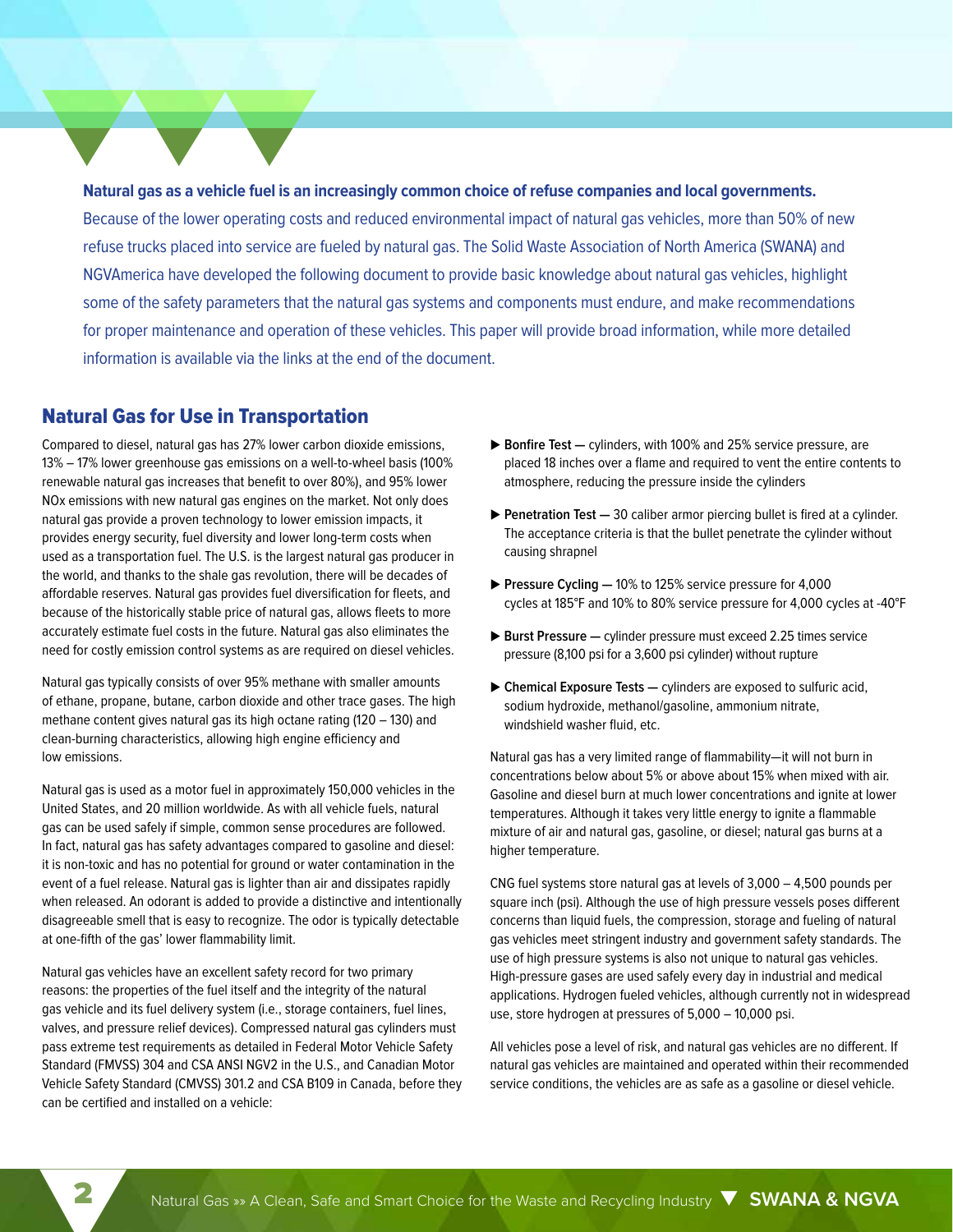## **Operation**

All motor vehicle fuels present certain hazards if not handled properly. Fuels contain energy, which must be released by burning. Gasoline is a potentially dangerous fuel, but over time, we have learned to use it safely. The same is true of natural gas. Natural gas safely generates our electricity, heats our homes and cooks our meals. But, like gasoline, natural gas must be understood and respected in order to be used safely.

Natural gas powered vehicles are designed and built to be safe in normal and abnormal conditions, i.e. vehicle impact. Natural gas fuel containers are required to meet rigorous test requirements. These assessments are part of industry standards to test the CNG containers far beyond normal environmental and service damage risks.

There are two main types of filling available for compressed natural gas vehicles—time fill and fast fill. Time fill is typically used for fleets which return to a "home base" for a period of time, such as refuse trucks, and there is enough time for the vehicle to fill over a number of hours. Fast fill stations are much more similar to a gasoline or diesel retail experience. Fast fill stations are typical for users that are not necessarily returning to the same location, or where the vehicle is not able to be down for hours during a filling event.

CNG vehicles store the natural gas at a service pressure of 3,600 psi (some older systems use a service pressure of 3,000 psi). CNG remains in a gaseous state throughout the system. Along the way, the natural gas typically will flow through a coalescing filter, which will remove any moisture and/or compressor oils, and a pressure regulator, which reduces the pressure from 3,600 psi down to the required pressure at the fuel rail (typically around 85 psi). Figure 1 shows a typical compressed natural gas system.

Vehicles powered by natural gas will often have defueling devices. These devices provide a means to remove the natural gas from the vehicle prior to service or maintenance. It is important to contact the fuel system provider to understand the specific defueling process, as different types of fuel systems require different defueling processes.



Figure 1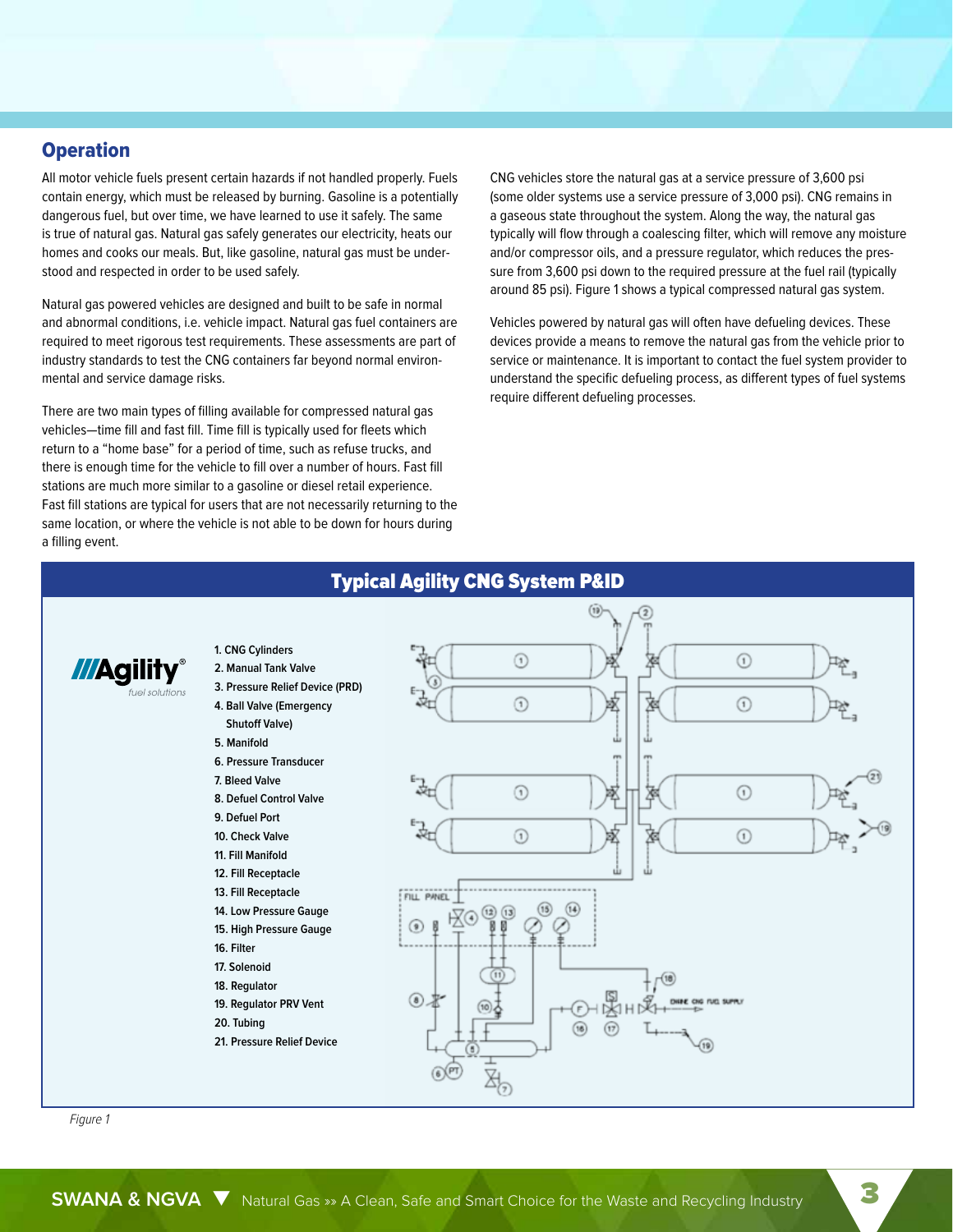## **Maintenance**

All vehicle fuel systems and fueling stations require regular monitoring and maintenance. CNG fuel systems and stations require regular inspections to ensure that the safety of the vehicle and station is not compromised. Inspections should always be conducted by qualified or certified personnel.

CNG cylinders have a limited service life, typically 15, 20 or 25 years. The "expiration date" is labeled on the cylinders and cylinders should NOT be used after the date listed. The cylinders are designed for a specific service life, and failure to comply with the manufacturer stated expiration date may result in harm to personnel and/or property. For recommendations on what vehicle owners should do with expired cylinders, visit http://goo.gl/cuiiv8.

#### **Vehicle Inspection**

Similar to other vehicle components, compressed natural gas cylinders require inspection and maintenance at specified intervals. Below is a summary of the current standard and regulation requirements:

| <b>Code or</b><br><b>Standard</b> | <b>Section</b>                              | <b>Requirement</b>                                                                                                                                                                                                                                                 |
|-----------------------------------|---------------------------------------------|--------------------------------------------------------------------------------------------------------------------------------------------------------------------------------------------------------------------------------------------------------------------|
| <b>FMVSS 304</b>                  | 7.4 Labeling                                | Each fuel container shall have<br>a label that states:<br>"This container should be<br>visually inspected after a<br>motor vehicle accident or<br>fire and at least every 36<br>months or 36,000 miles;<br>whichever comes first, for<br>damage and deterioration" |
| CSA ANSI NGV 2-2007<br>(R2012)    | 2.1.3 Periodic<br>In-Service<br>Inspections | Each container shall be<br>visually inspected at least<br>every 36 months, or at the<br>time of any re-installation,<br>for external damage and<br>deterioration.                                                                                                  |

FMVSS 304 was originally intended to be used by light-duty vehicle manufacturers and the 36 month or 36,000 mile recommendation was tied to warranty timeframes. NGVAmerica is working with the US Department of Transportation (DOT) to update FMVSS 304 to be more applicable with all vehicle segments.

It is recommended that the fleet owner/operator follow the cylinder manufacturer or CNG system installer's recommendations for service and inspection. If instructions are not available from the cylinder manufacturer or CNG system installer, fleets may choose to implement the following three levels of visual inspection:

#### **1. Cursory Visual Inspection**

Observe CNG system shielding and enclosures for damage including dents, gouges, scrapes, cuts, abrasions, discoloration, heat damage, etc, and any readily accessible system components for signs of damage or leakage. During this level of inspection, shielding, enclosures, coverings and system access panels should not be opened. The cursory visual inspection should be performed as part of every pre-trip and post-trip and can be conducted by the driver.

#### **2. General Visual Inspection**

A close examination of all system shielding and readily accessible system components. Shields and enclosures of the CNG fuel system should be inspected for any damage including dents, gouges, scrapes, cuts, abrasions, discoloration, heat damage, etc, and any readily accessible system components for signs of wear, damage, or leakage. During this level of inspection, access panels should be opened, but shielding and enclosures should not be removed. The general visual inspection can be completed by a technician that is knowledgeable of CNG fuel system components, including the types of enclosures and shielding. It is recommended that a general visual inspection be performed during preventative maintenance activities.

### **3. Detailed Visual Inspection**

A thorough inspection of the complete high pressure CNG fuel system. The inspector should inspect the complete high pressure CNG system including all of the cylinders, which likely requires shielding, coverings and enclosures to be removed; however, mirrors and cameras may be used. The detailed visual inspection should be conducted by an inspector that is either certified by an outside entity or qualified by the fleet owner.

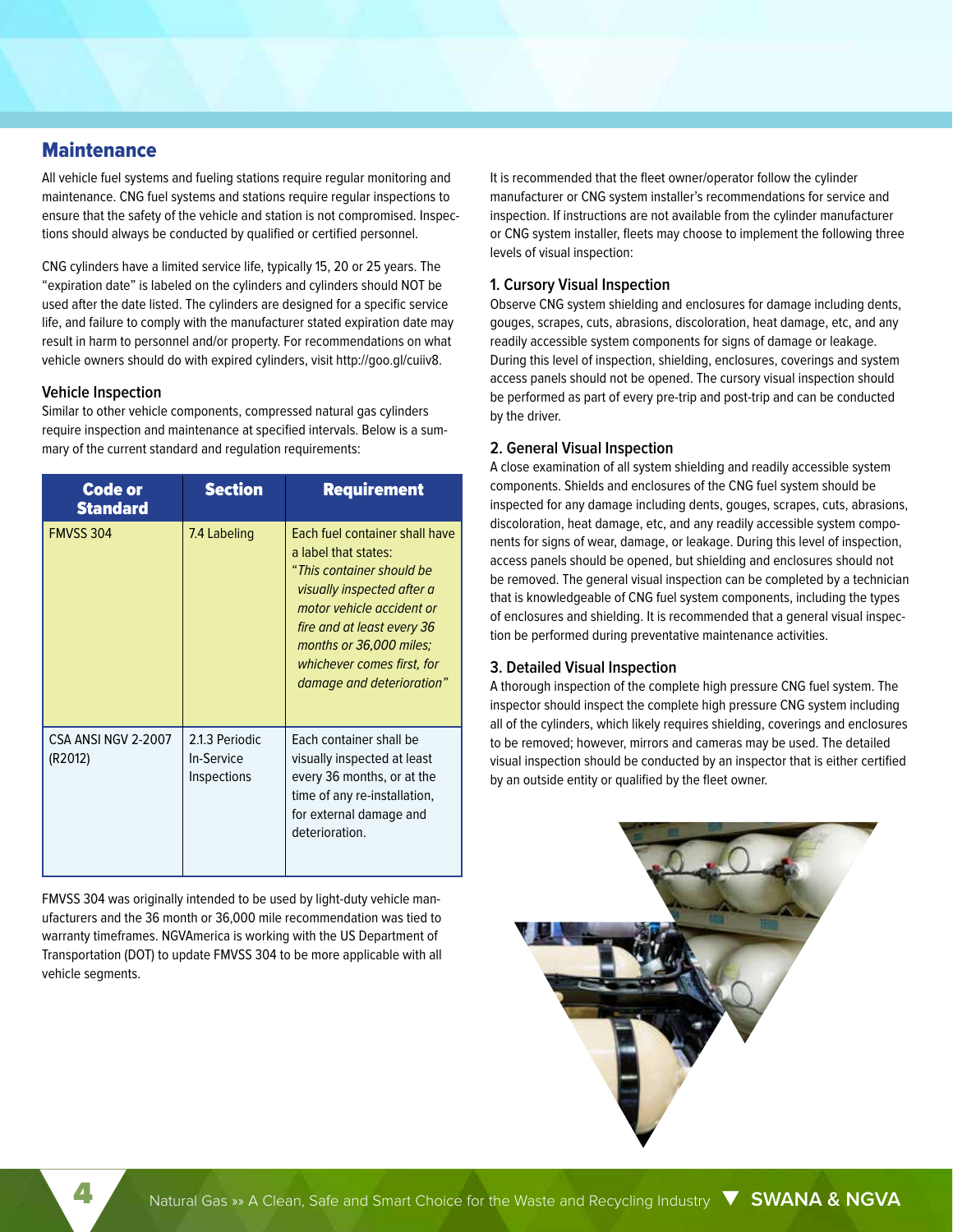# CNG Fueling Facility Maintenance

CNG fueling facilities require regular inspections to ensure that the safety of the facility and operation of the vehicles are not compromised. Fuel facility inspections should always be conducted by qualified or certified personnel.

The CNG fuel station builder should provide maintenance recommendations. Figure 2 provides a list of routine maintenance recommendations:

| <b>Typical CNG Fueling Facility Maintenance Requirements</b> |                                                                                         |                      |                      |                                                     | <b>ANGI</b>                      |
|--------------------------------------------------------------|-----------------------------------------------------------------------------------------|----------------------|----------------------|-----------------------------------------------------|----------------------------------|
| <b>Item</b>                                                  | <b>Service Item</b>                                                                     | <b>Daily</b>         | <b>Monthly</b>       | Every 2000 Hours of<br><b>Operation or Annually</b> | Every 4000 Hours<br>of Operation |
|                                                              | Compressor - Based on a 4 Stage ANGI-Ariel Package                                      |                      |                      |                                                     |                                  |
| $\mathbf{1}$                                                 | Monitor & Record Working Pressures and Temperatures                                     | ▼                    |                      |                                                     |                                  |
| $\overline{2}$                                               | Check Compressor Piping and Tubing for Obvious Leaks, Loose Connections or Loose Clamps | $\blacktriangledown$ |                      |                                                     |                                  |
| 3                                                            | <b>Check for Rough or Unusual Noises</b>                                                | $\blacktriangledown$ |                      |                                                     |                                  |
| 4                                                            | Check Compressor Oil Level                                                              | ▼                    |                      |                                                     |                                  |
| 5                                                            | <b>Drain Receiver Tank</b>                                                              |                      | $\blacktriangledown$ |                                                     |                                  |
| 6                                                            | Drain Condensate Pot                                                                    |                      | $\blacktriangledown$ |                                                     |                                  |
| $\overline{7}$                                               | Change Compressor Oil & Filter and Clean Strainer                                       |                      |                      | $\blacktriangledown$                                |                                  |
| 8                                                            | Clean Interstage Filter Elements and Replace Inlet & Final Discharge Filter Elements    |                      |                      | ▼                                                   |                                  |
| 9                                                            | <b>Inspect Safety Relief Valves</b>                                                     |                      |                      | ▼                                                   |                                  |
| 10                                                           | <b>Inspect Compressor Valves</b>                                                        |                      |                      | ▼                                                   |                                  |
| 11                                                           | <b>Check/Calibrate Gas Detector</b>                                                     |                      |                      | ▼                                                   |                                  |
| 12                                                           | Inspect Compressor Rings and Seals                                                      |                      |                      |                                                     | $\blacktriangledown$             |
| 13                                                           | Verify Driver / Compressor Alignment                                                    |                      |                      |                                                     | ▼                                |
| 14                                                           | Inspect Compressor Crankshaft Main & Rod Bearings                                       |                      |                      |                                                     | ▼                                |
| 15                                                           | <b>Inspect Compressor Lube Drive Chain</b>                                              |                      |                      |                                                     | ▼                                |
| 16                                                           | Drain & Clean Heat Exchanger Cores                                                      |                      |                      |                                                     | ▼                                |
|                                                              | <b>Dryer</b>                                                                            |                      |                      |                                                     |                                  |
| 17                                                           | Check Dryer Piping and Tubing for Obvious Leaks, Loose Connections or Loose Clamps      | $\blacktriangledown$ |                      |                                                     |                                  |
| 18                                                           | Check & Record Dew Point Monitor                                                        |                      | $\blacktriangledown$ |                                                     |                                  |
| 19                                                           | Replace Inlet & Discharge Filter Elements                                               |                      |                      | ▼                                                   |                                  |
| 20                                                           | <b>Inspect Safety Relief Valves</b>                                                     |                      |                      | $\blacktriangledown$                                |                                  |
|                                                              | <b>Valve Panels</b>                                                                     |                      |                      |                                                     |                                  |
| 21                                                           | Check Panel Tubing for Obvious Leaks, Loose Connections or Loose Clamps                 | $\blacktriangledown$ |                      |                                                     |                                  |
| 22                                                           | Inspect Safety Relief Valves (If Installed)                                             |                      |                      | $\blacktriangledown$                                |                                  |
|                                                              | <b>ASME Storage Vessels</b>                                                             |                      |                      |                                                     |                                  |
| 23                                                           | Check Valve Connections and Tubing for Obvious Leaks, Loose Coonections or Loose Clamps | $\blacktriangledown$ |                      |                                                     |                                  |
| 24                                                           | <b>Inspect Safety Relief Valves</b>                                                     |                      |                      | ▼                                                   |                                  |
| 25                                                           | <b>Drain Vessels If Required</b>                                                        |                      |                      | ▼                                                   |                                  |
|                                                              | <b>Dispensers / Hose Posts</b>                                                          |                      |                      |                                                     |                                  |
| 26                                                           | Check Tubing for Obvious Leaks, Loose Connections or Loose Clamps                       | $\blacktriangledown$ |                      |                                                     |                                  |
| 27                                                           | Visually Check Hose Assemblies for Cracks, Wear, Damage and Leakage                     | $\blacktriangledown$ |                      |                                                     |                                  |
| 28                                                           | <b>Check Hose Conductivity</b>                                                          |                      |                      | $\blacktriangledown$                                |                                  |
| 29                                                           | <b>Replace Filter Elements</b>                                                          |                      |                      | ▼                                                   |                                  |
| 30                                                           | <b>Inspect Safety Relief Valves</b>                                                     |                      |                      | $\blacktriangledown$                                |                                  |
|                                                              | General                                                                                 |                      |                      |                                                     |                                  |
| 31                                                           | <b>Check Operation of ESD System</b>                                                    |                      | $\blacktriangledown$ |                                                     |                                  |
| 32                                                           | Check/Drain System Relief Valve Vent Stacks                                             |                      | $\blacktriangledown$ |                                                     |                                  |

Figure 2 NOTES: The above maintenance operations and intervals are for reference only. Operators should check with their specific equipment suppliers to confirm actual maintenance intervals.<br>In addition to the above, all c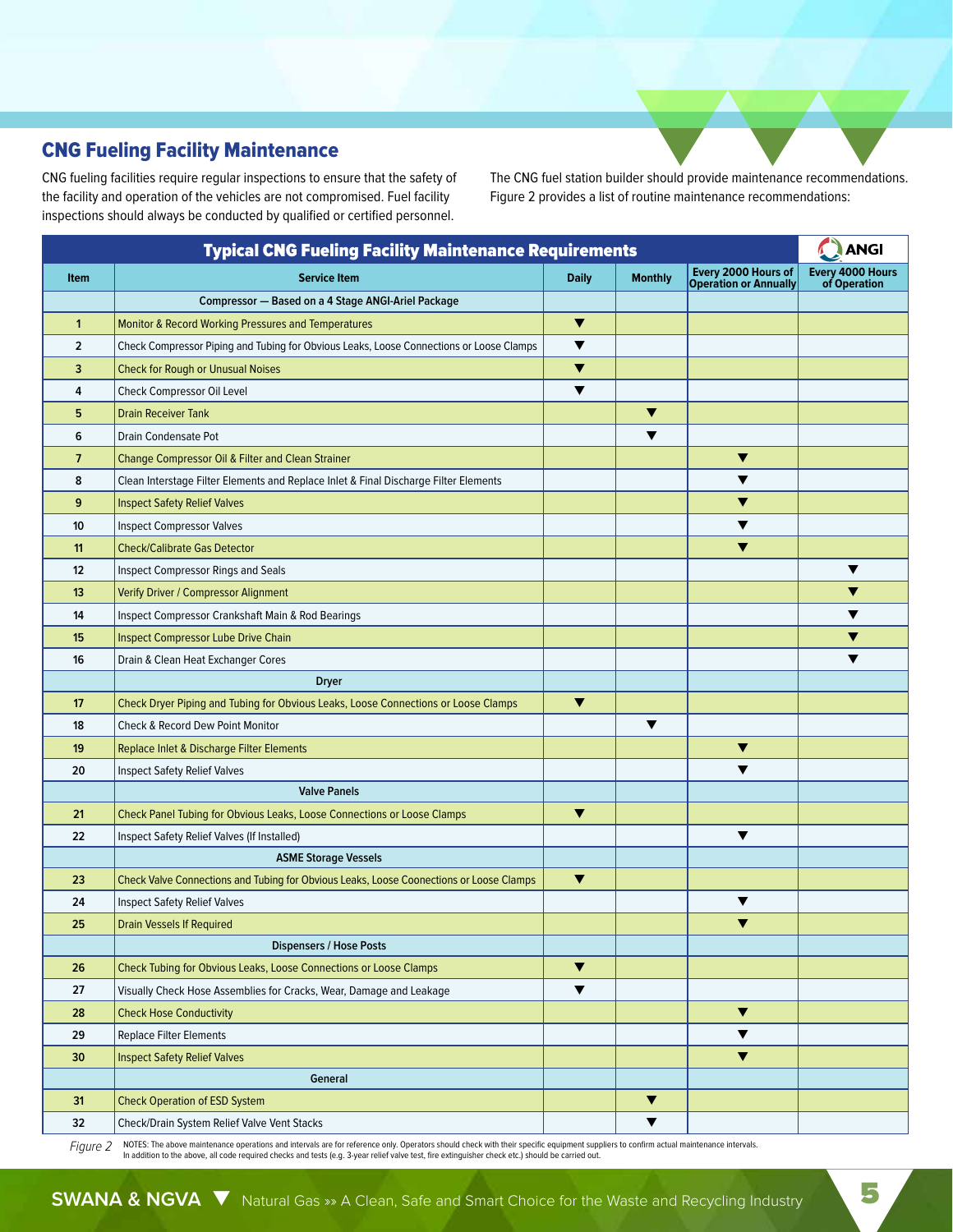## Maintenance Facilities

Because compressed natural gas is lighter than air, and will not collect on the ground as diesel or gasoline would, care should be taken before servicing a natural gas vehicle. Liquefied natural gas is stored at cryogenic temperatures, and as such, at the point of release from a container the natural gas is heavier than air. However, as the temperature rises immediately, natural gas rises. Local authorities having jurisdiction (AHJs) make the final determination as to what requirements are needed in a facility which will be servicing natural gas vehicles, but typically the AHJ will adopt either the International Fire Code (IFC) or NFPA 30A.

Current guidance is somewhat vague, and there has been some confusion within the design, vendor and code enforcement community. The guidance should be based on assessing the risk and modifying a particular facility accordingly. Modifications typically are only required if "major repairs" are to be performed. Some areas covered in the IFC and NFPA 30A are ventilation levels, elimination of hot surfaces (above 750°F), and the modification of electrical components if within 18" of the ceiling if the minimum air changes per hour (ACH) is not achieved. For more detailed information for maintenance facility requirements, please visit http://goo.gl/F0M6bg

## First Responders

As the use of natural gas in waste and recycling collection vehicles has increased, the industries have experienced two incidents in which there has been a compressed natural gas (CNG) cylinder rupture – Indianapolis, IN in January 2015 and Hamilton, NJ in January 2016. The waste and natural gas vehicle industry continues to investigate the root cause of the ruptures to ensure that there is appropriate coverage in codes and standards.

All vehicle fuels pose a risk if involved in an accident or a fire. It is important that first responders have appropriate training to deal with alternative fueled vehicles, such as those powered by natural gas. CNG vehicles are equipped with a thermally activated pressure relief device(s). These devices usually have a eutectic material, which melts at 219°F, allowing the gas to be released to atmosphere through a vent tube. If a natural gas vehicle is involved in a fire, it is important that first responders do not spray water

on the CNG tanks. Water may in fact cool the pressure relief devices, not allowing the fuel to be released and causing pressure to build in the tanks. The National Fire Protection Association (NFPA) has developed free online training for first responders, http://goo.gl/WKPUrk

CNG system installers and manufacturers may also offer manuals for first responders. If fleets will be running refuse trucks on natural gas, it is recommended to share these materials with local fire departments. For example, Agility Fuel Systems has a first responder training guide available, http://goo.gl/wtL9C3

## **Training**

Training is essential when implementing new technology. While technicians and vehicle operators will have the most "hands on" experiences with the natural gas fuel system, all personnel that are directly or indirectly affected by natural gas vehicles and fueling stations need to have safety and awareness training.

#### **A basic natural gas safety and awareness training should employ the following learning objectives:**

- Describe natural gas origin, supply, and distribution techniques
- Understand the properties and hazards of compressed/liquefied natural gas
- $\blacktriangleright$  Identify the differences as compared to liquid fuels
- Describe emissions from natural gas vehicles compared to liquid fueled internal combustion vehicles
- Describe the advantages and disadvantages of natural gas as a motor fuel
- Understand an overview of the components and operation of the fuel system on board natural gas powered vehicles
- Understand an overview of the equipment and operation of a natural gas fueling station
- Understand site specific emergency action plans

#### **Operator/Driver training should include the following learning objectives in addition to the basic natural gas safety and awareness training:**

- Identify and employ safety precautions and techniques when driving natural gas powered vehicles, including job required personal protective equipment (PPE) and hazardous energy control program (HECP) requirements for natural gas powered vehicles
- Describe fuel consumption and range of natural gas vehicles
- Understand how to fuel natural gas powered vehicles
- Identify and employ required personal protective equipment for LNG refueling
- Understand vehicle specific emergency action plans, including vehicle accidents, engine fires, and load fires

6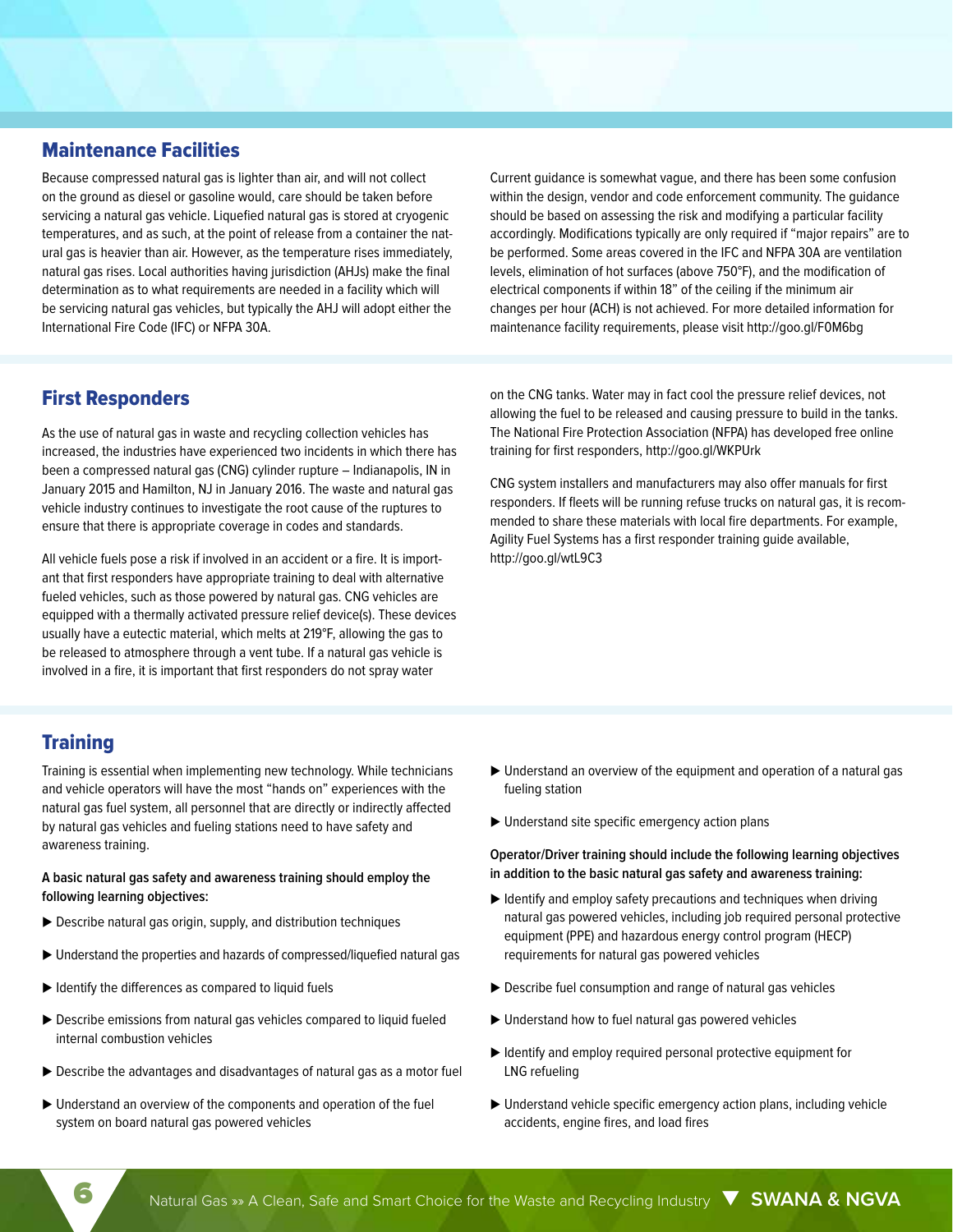Understand and employ the procedures required to perform daily vehicle inspections

**Technician training should include the following additional learning objectives in addition to the Operator/Driver training and basic natural gas safety and awareness training:**

- $\blacktriangleright$  Identify natural gas vehicle maintenance facility related safety requirements
- ▶ Understand how to take appropriate actions for any unsafe condition
- Identify and employ safety precautions and techniques when working on natural gas vehicles, including job specific personal protective equipment (PPE) and hazardous energy control program (HECP) requirements for natural gas fuel system maintenance
- Understand and employ routine maintenance procedures and hazard mitigation for natural gas vehicles including fuel system maintenance and hot work procedures
- $\blacktriangleright$  Identify the major fuel system components and understand their operation, safety precautions, and maintenance requirements
- $\blacktriangleright$  Identify the types of CNG cylinders, potential hazards, types of damage, and fuel system inspection requirements
- Understand the basic principles and potential safety hazards of defueling

Many CNG cylinder and natural gas fuel system component manufacturers offer training to fleets. There are also companies that offer training and certification for natural gas vehicles and fueling stations.

## Conclusion & Recommendations

Natural gas powered refuse trucks are a growing component of the fleet in the United States and Canada, due to their environmental, energy security, and economic benefits. Natural gas refuse trucks are helping lead the way in the transition away from diesel and gasoline fuels. While natural gas vehicles are as safe as diesel or gasoline powered vehicles, proper training and maintenance of the vehicles, including all fuel system components and fueling facilities, is required.

**For further information or questions, please contact:**

- **Dan Bowerson, dbowerson@ngvamerica.org**
- **Jesse Maxwell, jmaxwell@swana.org**

#### **Industry Links**

- **NGVAmerica** ngvamerica.org
- ▶ Solid Waste Association of North America (SWANA)– swana.org/
- **NFPA Alternative Fuel Vehicles Training Program for Emergency Responders Online Training** http://goo.gl/eanlui
- **McNeilus Street Smart Parts Documents** https://goo.gl/RpQdfI
- **Agility Fuel Systems' First Responder Guide: CNG and LNG Vehicle Fuel Systems** http://goo.gl/wtL9C3
- **CSA Group First Edition of Exp2.1, Best Practice for Defueling, Decommissioning, and Disposal of Natural Gas Vehicle Fuel Containers** http://goo.gl/cuiiv8